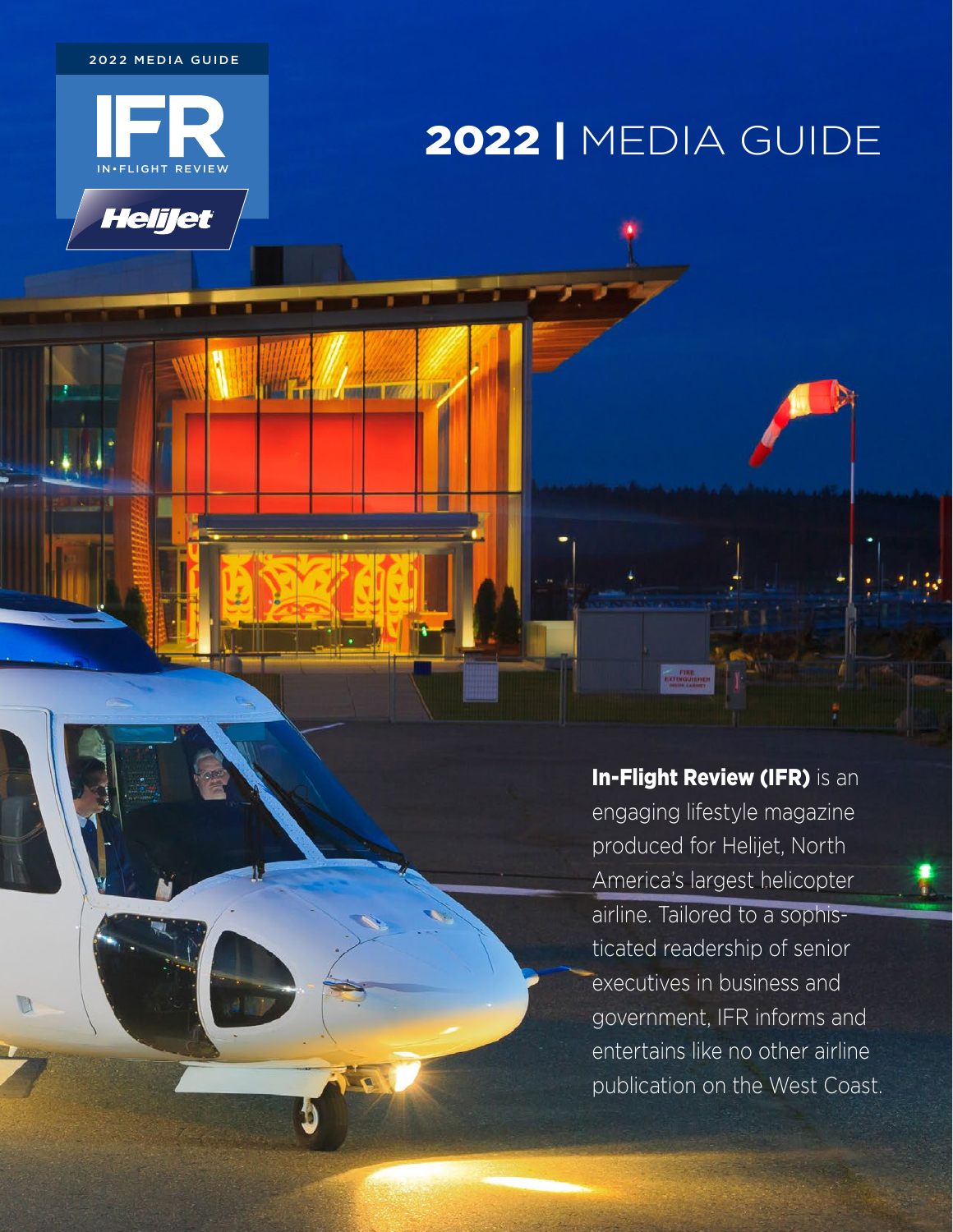



### QUICK ANNUAL FACTS

**PUBLISHED:** 4 times a year DISTRIBUTION: Helijet aircraft & passenger terminals Select Vancouver, Victoria & Nanaimo hotels

ESTIMATED SINGLE 10,000+ upper

ISSUE REACH: income consumers

## READERSHIP & DISTRIBUTION

Helijet's passengers are a premium readership of highly mobile professionals who represent some of the most affluent and influential travellers in British Columbia. For the most part, the airline's clientele is an eclectic blend of senior executives and managers in business and government, as well as doctors, lawyers, consultants, and other professionals who appreciate the convenience and level of service only Helijet can provide.

In addition to **strategic distribution** in all Helijet aircraft and passenger terminals, *IFR* magazine is also distributed at select Vancouver, Victoria and Nanaimo hotels.

*"I advertise because* IFR *is a quality magazine that allows us to reach a desirable 'captive' audience, and it positions Dance Victoria in a unique and significant way.* IFR *is an important place for Dance Victoria to be and I congratulate the publisher on producing a great looking publication with interesting content — a rare thing these days."*

— Stephen White, Producer, Dance Victoria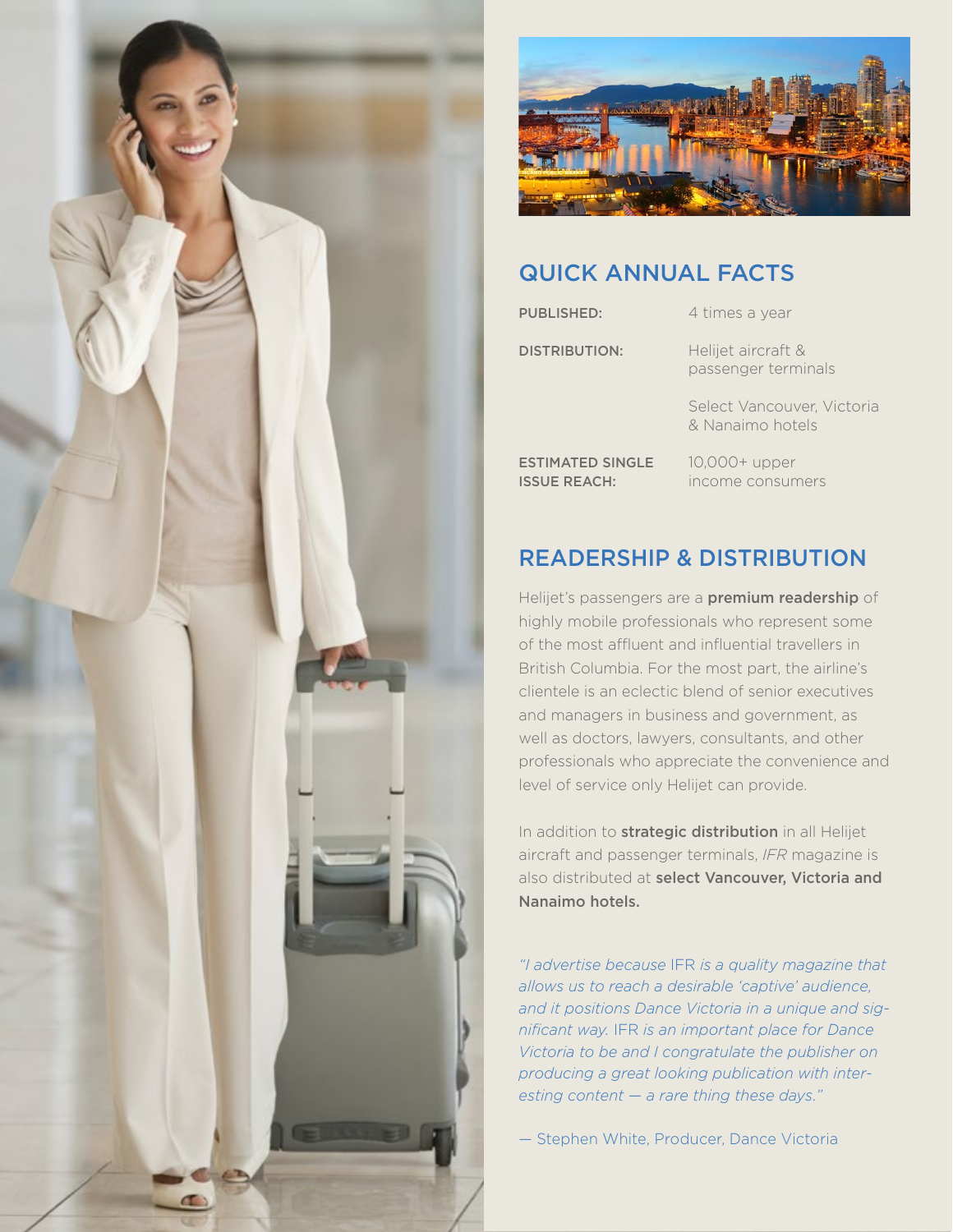

#### ESTIMATED READER PROFILE PER ANNUM

|                     |                         | Audience | Composition    |
|---------------------|-------------------------|----------|----------------|
| <b>READERSHIP</b>   | <b>Total Adults</b>     | 101,553  | 100            |
|                     | Men                     | 56,123   | 55             |
|                     | Women                   | 45,430   | 45             |
| <b>AGE</b>          | Median Age: 49          |          |                |
| <b>HOME ADDRESS</b> | Vancouver               | 43,961   | 44             |
|                     | Victoria                | 39,114   | 39             |
|                     | Nanaimo                 | 14,078   | 14             |
|                     | Other                   | 3,046    | 3              |
| <b>OCCUPATION</b>   | Business & Professional | 54,839   | 54             |
|                     | Government              | 42,652   | 42             |
|                     | Other                   | 4,062    | $\overline{4}$ |

For more information or a rate card, contact Garth Eichel at 250.380.3961, or e-mail garth@archipelagomedia.com

# *IFR* ADVANTAGE



WHETHER YOU ARE LOOKING TO REACH OLD CUSTOMERS, OR FIND NEW ONES, IFR IS AN IDEAL VENUE IN WHICH TO PROMOTE YOUR BUSINESS TO A PREMIUM READERSHIP:

• Helijet passengers are a well-defined audience of affluent professionals. Advertisers can achieve a variety of marketing objectives by targeting this desirable readership of influential leaders and decision makers in industry and government.

• *IFR* magazine provides superior editorial content and visual design in a quality product; your business image will be part of the overall reading experience.

• As a quarterly magazine, your ad receives **prolonged exposure** over three months.

• *IFR* is distributed to several luxury hotels and resorts, further increasing your ad's exposure.

• Qualified advertisers receive travel benefits of up to \$1,200 on Helijet. (See rate card for details.)